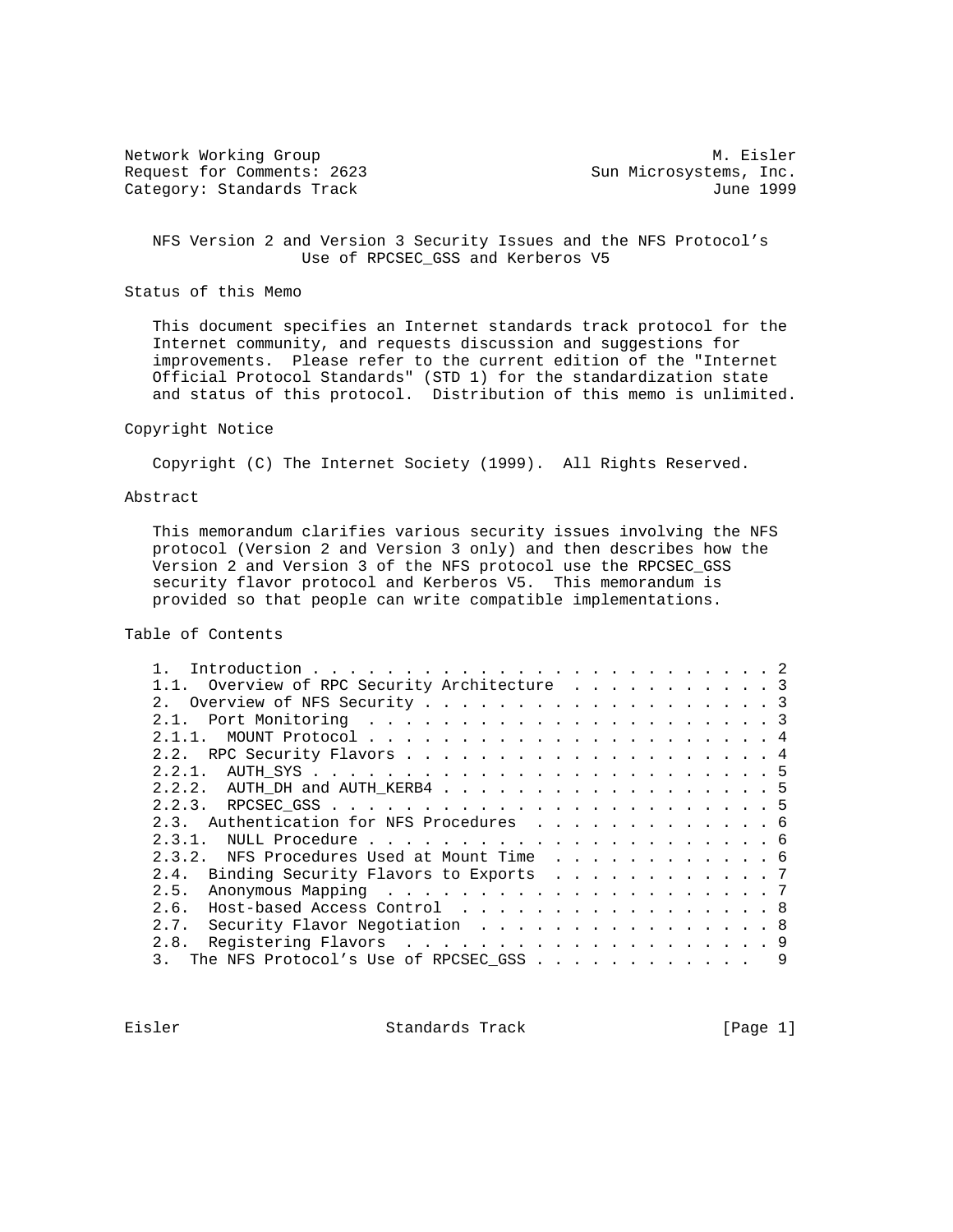| 3.1.                                                 |  |  | $\mathsf{Q}$   |
|------------------------------------------------------|--|--|----------------|
| 3.2.                                                 |  |  | $\overline{9}$ |
| Changing RPCSEC_GSS Parameters<br>3.3.               |  |  | 10             |
| 3.4. Registering Pseudo Flavors and Mappings         |  |  | 11             |
| The NFS Protocol over Kerberos V5<br>4 <sub>1</sub>  |  |  | 11             |
| 4.1.<br>Issues with Kerberos V5 QOPs                 |  |  | 12             |
| 4.2. The NFS Protocol over Kerberos V5 Pseudo Flavor |  |  |                |
|                                                      |  |  | 13             |
| 5.                                                   |  |  | 14             |
| IANA Considerations [RFC2434]<br>რ —                 |  |  | 14             |
|                                                      |  |  | 14             |
| 6.2. String Name of Pseudo Flavor                    |  |  | 15             |
|                                                      |  |  | 15             |
|                                                      |  |  | 15             |
|                                                      |  |  | 15             |
| 6.3. $GSS-API$ Mechanism OID                         |  |  | 15             |
| 6.4. GSS-API Mechanism Algorithm Values              |  |  | 15             |
| RPCSEC_GSS Security Service<br>6.5.                  |  |  | 16             |
|                                                      |  |  | 16             |
|                                                      |  |  | 17             |
|                                                      |  |  | 18             |
|                                                      |  |  | 19             |

### 1. Introduction

 The NFS protocol provides transparent remote access to shared file systems across networks. The NFS protocol is designed to be machine, operating system, network architecture, and security mechanism, and transport protocol independent. This independence is achieved through the use of ONC Remote Procedure Call (RPC) primitives built on top of an eXternal Data Representation (XDR). NFS protocol Version 2 is specified in the Network File System Protocol Specification [RFC1094]. A description of the initial implementation can be found in [Sandberg]. NFS protocol Version 3 is specified in the NFS Version 3 Protocol Specification [RFC1813]. A description of some initial implementations can be found in [Pawlowski].

 For the remainder of this document, whenever it refers to the NFS protocol, it means NFS Version 2 and Version 3, unless otherwise stated.

 The RPC protocol is specified in the Remote Procedure Call Protocol Specification Version 2 [RFC1831]. The XDR protocol is specified in External Data Representation Standard [RFC1832].

 A new RPC security flavor, RPCSEC\_GSS, has been specified [RFC2203]. This new flavor allows application protocols built on top of RPC to access security mechanisms that adhere to the GSS-API specification

Eisler Standards Track [Page 2]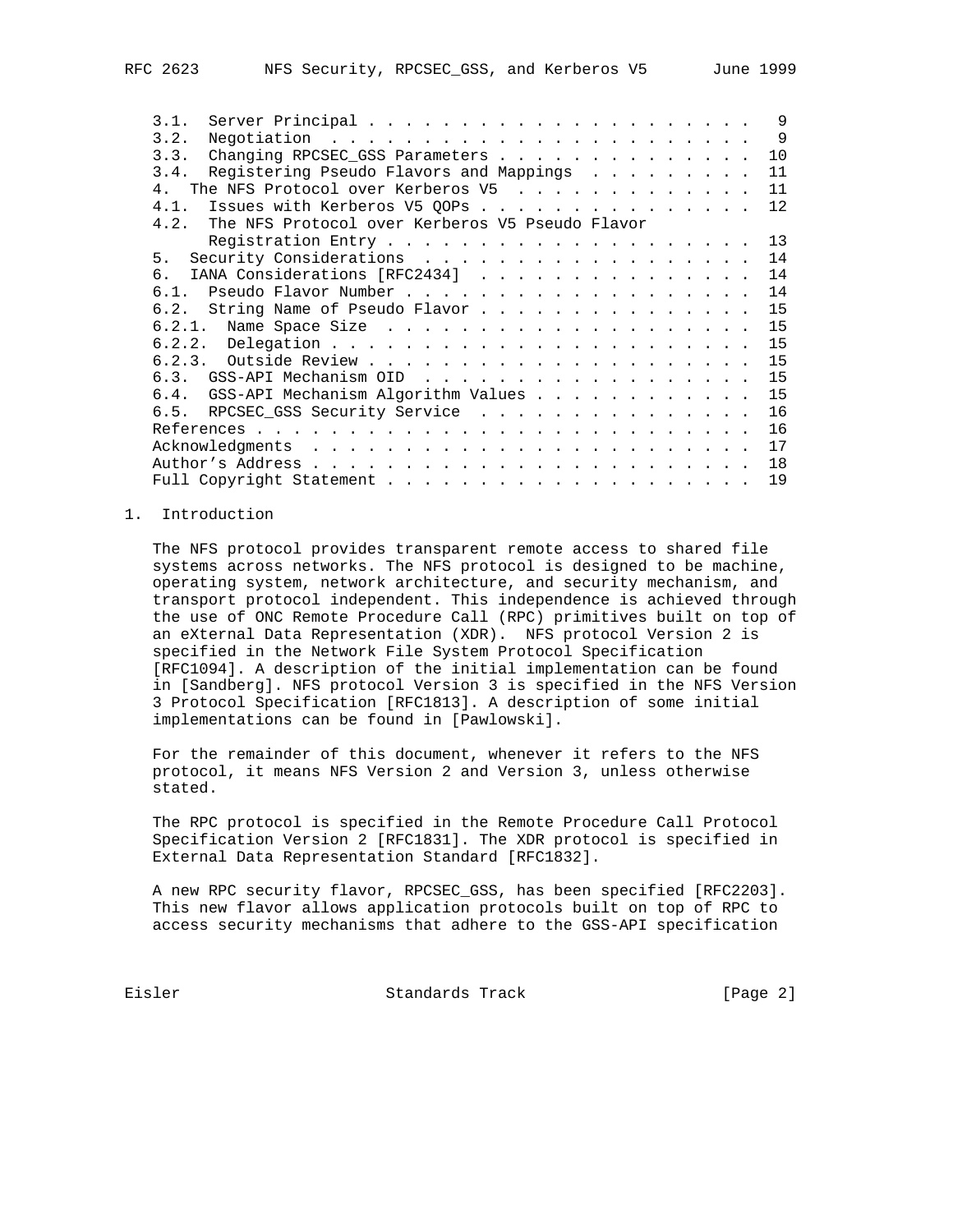[RFC2078].

 The purpose of this document is to clarify NFS security issues and to specify how the NFS protocol uses RPCSEC\_GSS. This document will also describe how NFS works over Kerberos V5, via RPCSEC\_GSS.

 The key words "MUST", "MUST NOT", "REQUIRED", "SHALL", "SHALL NOT", "SHOULD", "SHOULD NOT", "RECOMMENDED", "MAY", and "OPTIONAL" in this document are to be interpreted as described in [RFC2119].

### 1.1. Overview of RPC Security Architecture

 The RPC protocol includes a slot for security parameters (referred to as an authentication flavor in the RPC specification [RFC1831]) on every call. The contents of the security parameters are determined by the type of authentication used by the server and client. A server may support several different flavors of authentication at once. Some of the better known flavors are summarized as follows:

- \* The AUTH\_NONE flavor provides null authentication, that is, no authentication information is passed.
- \* The AUTH\_SYS flavor provides a UNIX-style user identifier, group identifier, and an array of supplemental group identifiers with each call.
- \* The AUTH\_DH (sometimes referred to as AUTH\_DES [RFC1057]) flavor provides DES-encrypted authentication parameters based on a network-wide string name, with session keys exchanged via the Diffie-Hellman public key scheme.
- \* The AUTH\_KERB4 flavor provides DES encrypted authentication parameters based on a network-wide string name (the name is a Kerberos Version 4 principal identifier) with session keys exchanged via Kerberos Version 4 secret keys.

 The NFS protocol is not limited to the above list of security flavors.

- 2. Overview of NFS Security
- 2.1. Port Monitoring

 Many NFS servers will require that the client send its NFS requests from UDP or TCP source ports with values < 1024. The theory is that binding to ports < 1024 is a privileged operation on the client, and so the client is enforcing file access permissions on its end. The theory breaks down because:

Eisler Standards Track [Page 3]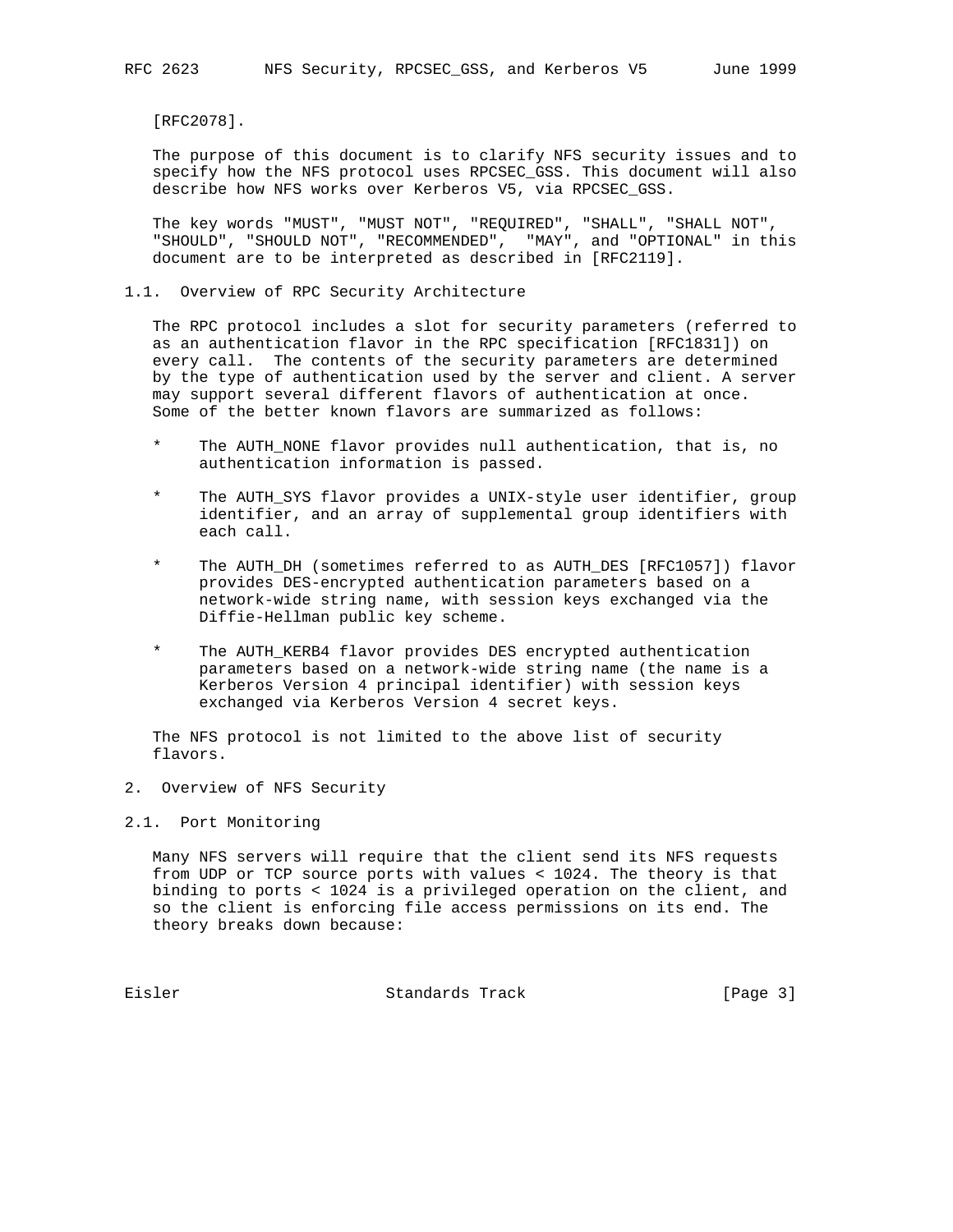- On many operating systems, there are no constraints on what port what user can bind to.
- \* Just because the client host enforces the privilege on binding to ports < 1024 does not necessarily mean that a non-privileged user cannot gain access to the port binding privilege. For example with a single-user desk-top host running a UNIX operating system, the user may have knowledge of the root user password. And even if he does not have that knowledge, with physical access to the desk-top machine, root privileges are trivially acquired.

 In some rare cases, when the system administrator can be certain that the clients are trusted and under control (in particular, protected from physical attack), relying of trusted ports MAY be a reliable form of security.

 In most cases, the use of privileged ports and port monitoring for security is at best an inconvenience to the attacker and SHOULD NOT be depended on.

To maximize interoperability:

- NFS clients SHOULD attempt to bind to ports < 1024. In some cases, if they fail to bind (because either the user does not have the privilege to do so, or there is no free port < 1024), the NFS client MAY wish to attempt the NFS operation over a port  $>= 1024.$
- NFS servers that implement port monitoring SHOULD provide a method to turn it off.
- \* Whether port monitoring is enabled or not, NFS servers SHOULD NOT reject NFS requests to the NULL procedure (procedure number 0). See subsection 2.3.1, "NULL procedure" for a complete explanation.

# 2.1.1. MOUNT Protocol

 The port monitoring issues and recommendations apply to the MOUNT protocol as well.

2.2. RPC Security Flavors

 The NFS server checks permissions by taking the credentials from the RPC security information in each remote request. Each flavor packages credentials differently.

Eisler Standards Track [Page 4]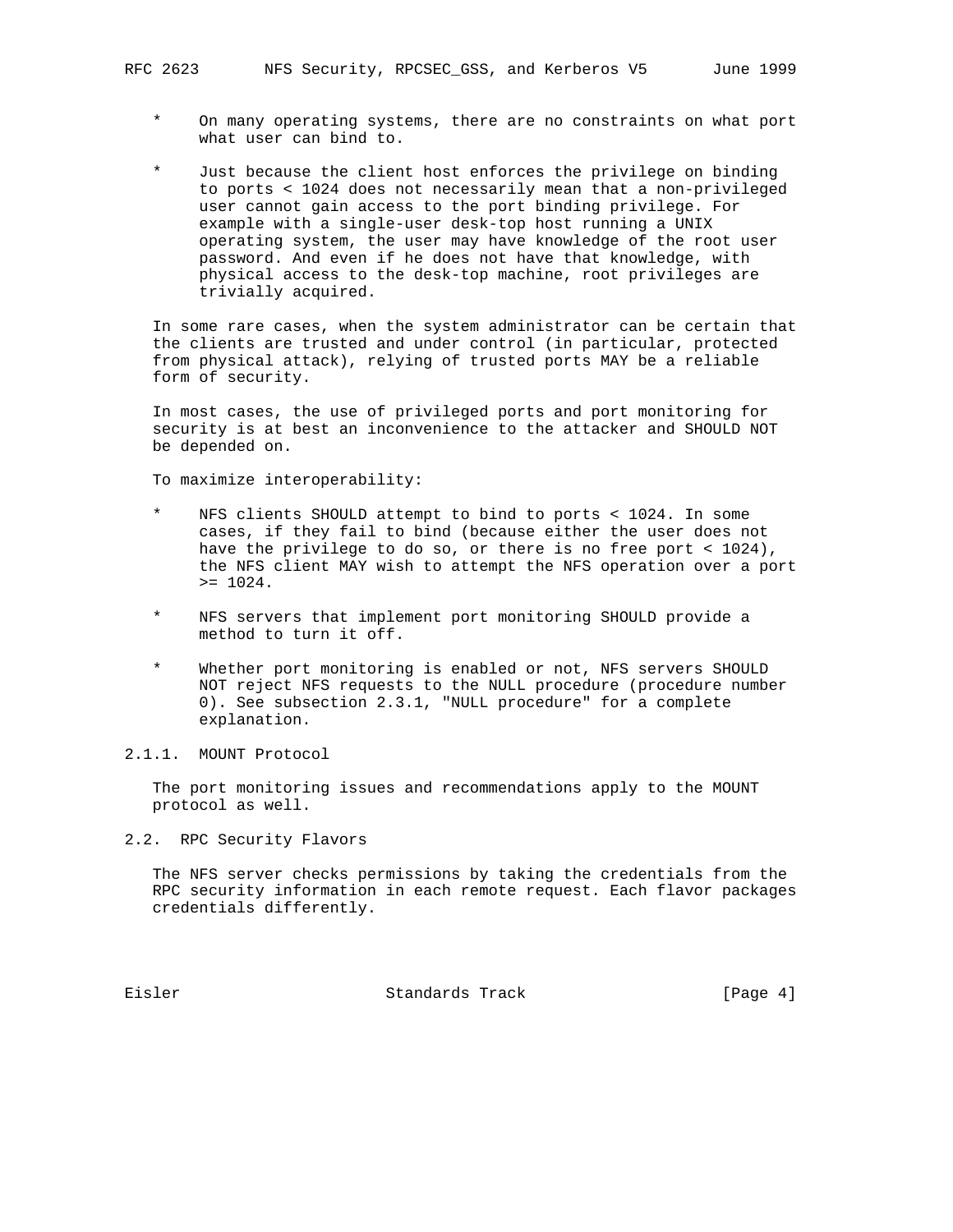## 2.2.1. AUTH\_SYS

 Using the AUTH\_SYS flavor of authentication, the server gets the client's effective user identifier, effective group identifier and supplemental group identifiers on each call, and uses them to check access. Using user identifiers and group identifiers implies that the client and server either share the same identifier name space or do local user and group identifier mapping.

 For those sites that do not implement a consistent user identifier and group identifier space, NFS implementations must agree on the mapping of user and group identifiers between NFS clients and servers.

# 2.2.2. AUTH\_DH and AUTH\_KERB4

 The AUTH\_DH and AUTH\_KERB4 styles of security are based on a network-wide name. They provide greater security through the use of DES encryption and public keys in the case of AUTH\_DH, and DES encryption and Kerberos secret keys (and tickets) in the AUTH\_KERB4 case. Again, the server and client must agree on the identity of a particular name on the network, but the name to identity mapping is more operating system independent than the user identifier and group identifier mapping in AUTH\_SYS. Also, because the authentication parameters are encrypted, a malicious user must know another user's network password or private key to masquerade as that user. Similarly, the server returns a verifier that is also encrypted so that masquerading as a server requires knowing a network password.

#### 2.2.3. RPCSEC\_GSS

 The RPCSEC\_GSS style of security is based on a security-mechanism specific principal name. GSS-API mechanisms provide security through the use of cryptography. The cryptographic protections are used in the construction of the credential on calls, and in the verifiers on replies. Optionally, cryptographic protections will be in the body of the calls and replies.

 Note that the discussion of AUTH\_NONE, AUTH\_SYS, AUTH\_DH, AUTH\_KERB4, and RPCSEC\_GSS does not imply that the NFS protocol is limited to using those five flavors.

Eisler Standards Track [Page 5]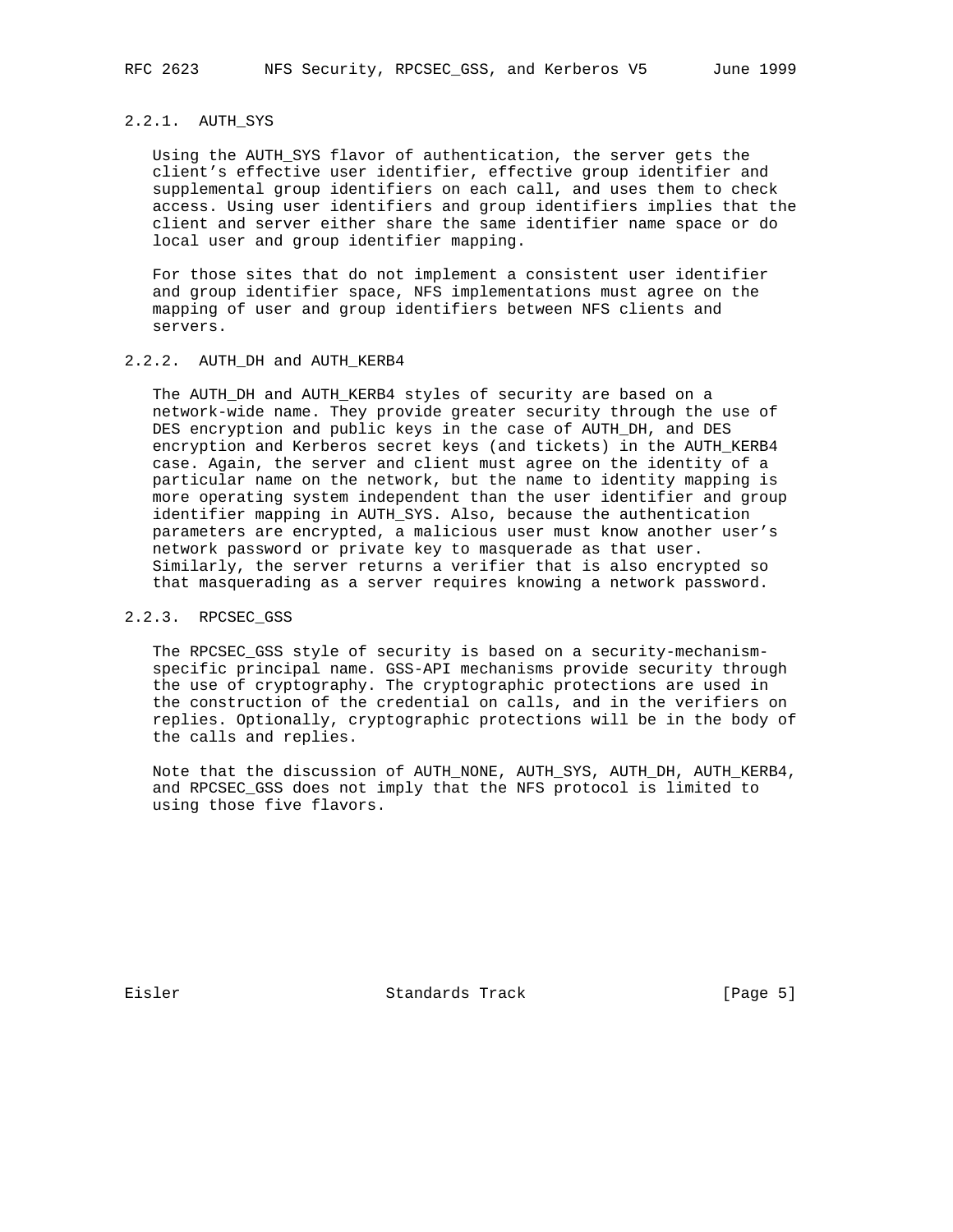## 2.3. Authentication for NFS Procedures

#### 2.3.1. NULL Procedure

 The NULL procedure is typically used by NFS clients to determine if an NFS server is operating and responding to requests (in other words, to "ping" the NFS server). Some NFS servers require that a client using the NULL procedure:

- \* send the request from TCP or UDP port < 1024. There does not seem to be any value in this because the NULL procedure is of very low overhead and certainly no more overhead than the cost of processing a NULL procedure and returning an authentication error. Moreover, by sending back an authentication error, the server has confirmed the information that the client was interested in: is the server operating?
- be authenticated with a flavor stronger than AUTH\_SYS. This is a problem because the RPCSEC\_GSS protocol uses NULL for control messages.

NFS servers SHOULD:

- accept the NULL procedure ping over AUTH\_NONE and AUTH\_SYS, in addition to other RPC security flavors, and
- NOT require that the source port be < 1024 on a NULL procedure ping.
- 2.3.2. NFS Procedures Used at Mount Time

 Certain NFS procedures are used at the time the NFS client mounts a file system from the server. Some NFS server implementations will not require authentication for these NFS procedures. For NFS protocol Version 2, these procedures are GETATTR and STATFS. For Version 3, the procedure is FSINFO.

 The reason for not requiring authentication is described as follows. When the NFS client mounts a NFS server's file system, the identity of the caller on the client is typically an administrative entity (in UNIX operating systems, this is usually the "root" user). It is often the case that, for unattended operation in concert with an automounter [Callaghan], the AUTH\_DH, AUTH\_KERB4, or RPCSEC\_GSS credentials for the administrative entity associated with an automounter are not available. If so, the NFS client will use AUTH\_NONE or AUTH\_SYS for the initial NFS operations used to mount a file system. While an attacker could exploit this implementation artifact, the exposure is limited to gaining the attributes of a file

Eisler Standards Track [Page 6]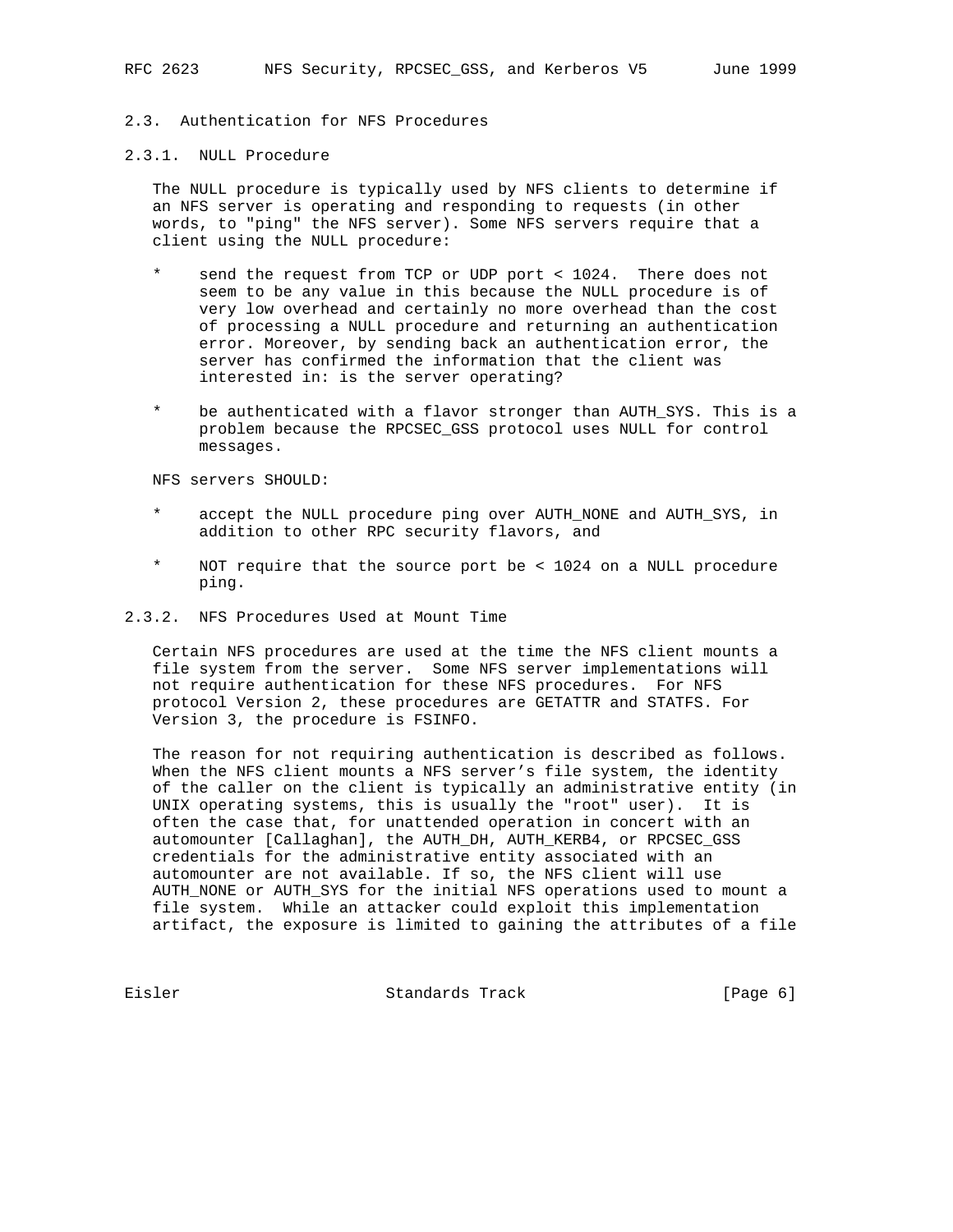or a file system's characteristics. This OPTIONAL trade off favors the opportunity for improved ease of use.

2.4. Binding Security Flavors to Exports

 NFS servers MAY export file systems with specific security flavors bound to the export. In the event a client uses a security flavor that is not the one of the flavors the file system was exported with, NFS server implementations MAY:

- reject the request with an error (either an NFS error or an RPC level authentication error), or
- allow the request, but map the user's credentials to a user other than the one the client intended. Typically the user that is the result of this mapping is a user with limited access on the system, such as user "nobody" on UNIX systems.

 If a client uses AUTH\_NONE, the server's options are the same as the above, except that AUTH\_NONE carries with it no user identity. In order to allow the request, on many operating systems the server will assign a user identity. Typically this assignment will be a user with limited access on the system, such as user "nobody" on UNIX systems.

2.5. Anonymous Mapping

 The following passage is excerpted verbatim from RFC 1813, section 4.4 "Permission Issues" (except that "may" has been changed to "MAY"):

 In most operating systems, a particular user (on UNIX, the uid 0) has access to all files, no matter what permission and ownership they have. This superuser permission MAY not be allowed on the server, since anyone who can become superuser on their client could gain access to all remote files. A UNIX server by default maps uid 0 to a distinguished value (UID\_NOBODY), as well as mapping the groups list, before doing its access checking. A server implementation MAY provide a mechanism to change this mapping. This works except for NFS version 3 protocol root file systems (required for diskless NFS version 3 protocol client support), where superuser access cannot be avoided. Export options are used, on the server, to restrict the set of clients allowed superuser access.

 The issues identified as applying to NFS protocol Version 3 in the above passage also apply to Version 2.

Eisler Standards Track [Page 7]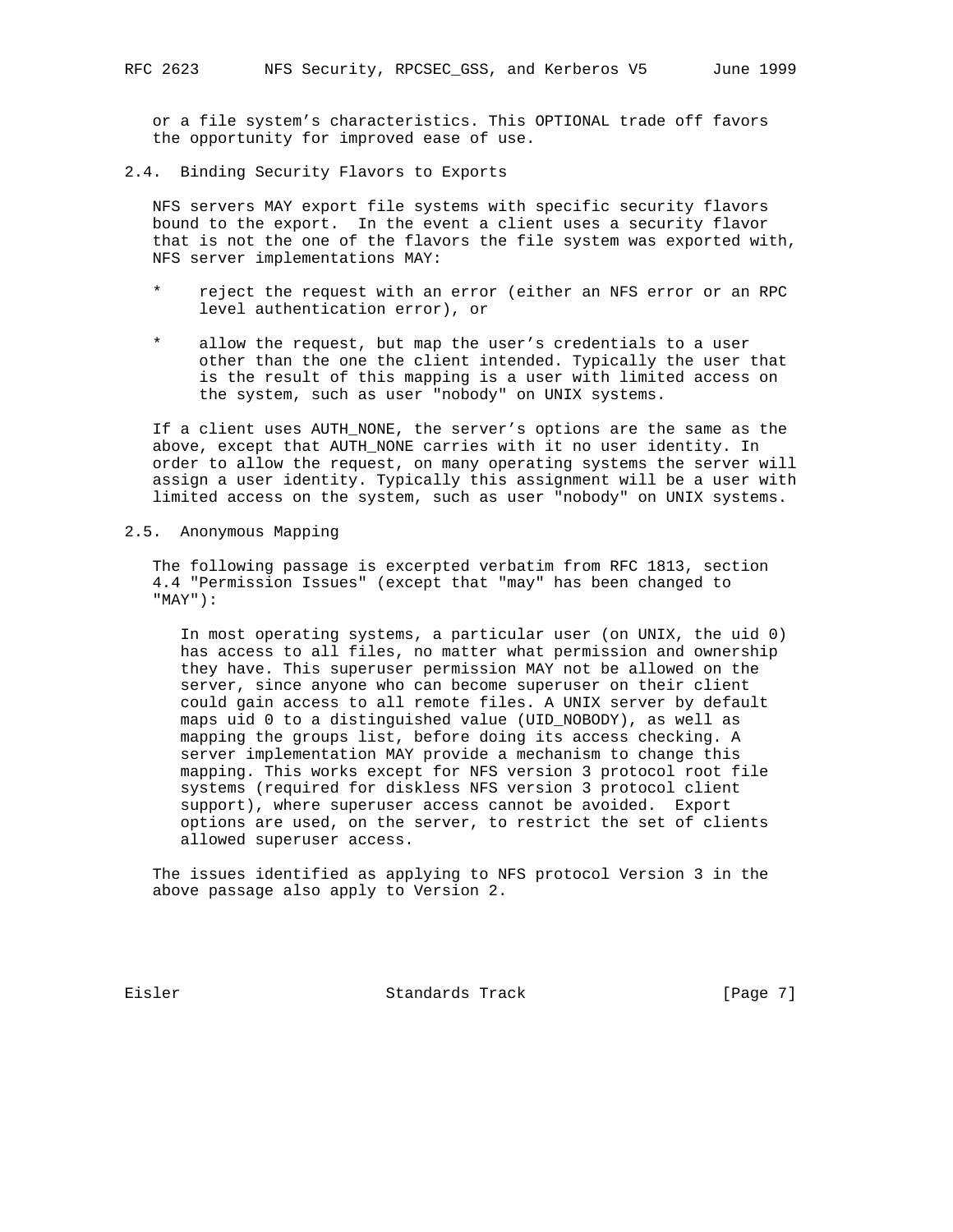# 2.6. Host-based Access Control

 In some NFS server implementations, a host-based access control method is used whereby file systems can be exported to lists of clients. File systems may also be exported for read-only or read write access. Several of these implementations will check access only at mount time, during the request for the file handle via the MOUNT protocol handshake. The lack of authorization checking during subsequent NFS requests has the following consequences:

- NFS servers are not able to repudiate access to the file system by an NFS client after the client has mounted the file system.
- An attacker can circumvent the MOUNT server's access control to gain access to a file system that the attacker is not authorized for. The circumvention is accomplished by either stealing a file handle (usually by snooping the network traffic between an legitimate client and server) or guessing a file handle. For this attack to succeed, the attacker must still be able impersonate a user's credentials, which is simple for AUTH\_SYS, but harder for AUTH\_DH, AUTH\_KERB4, and RPCSEC\_GSS.
- WebNFS clients that use the public file handle lookup [RFC2054] will not go through the MOUNT protocol to acquire initial file handle of the NFS file system. Enforcing access control via the MOUNT protocol is going to be a little use. Granted, some WebNFS server implementations cope with this by limiting the use of the public file handle to file systems exported to every client on the Internet.

 Thus, NFS server implementations SHOULD check the client's authorization on each NFS request.

## 2.7. Security Flavor Negotiation

 Any application protocol that supports multiple styles of security will have the issue of negotiating the security method to be used. NFS Version 2 had no support for security flavor negotiation. It was up to the client to guess, or depend on prior knowledge. Often the prior knowledge would be available in the form of security options specified in a directory service used for the purpose of automounting.

 The MOUNT Version 3 protocol, associated with NFS Version 3, solves the problem by having the response to the MNT procedure include a list of flavors in the MNT procedure. Note that because some NFS servers will export file systems to specific lists of clients, with different access (read-only versus read-write), and with different

Eisler Standards Track [Page 8]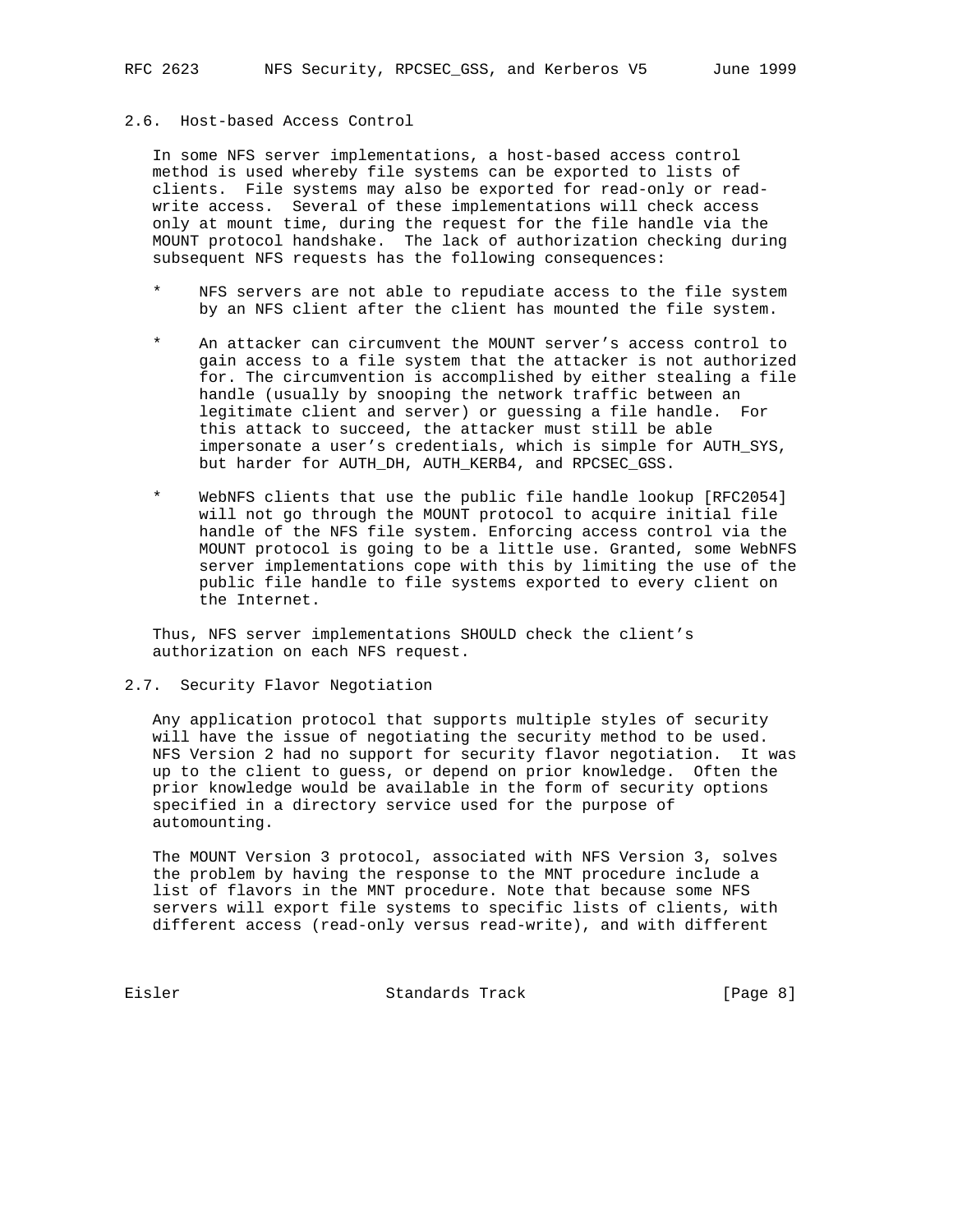security flavors, it is possible a client might get back multiple security flavors in the list returned in the MNT response. The use of one flavor instead of another might imply read-only instead of read write access, or perhaps some other degradation of access. For this reason, a NFS client SHOULD use the first flavor in the list that it supports, on the assumption that the best access is provided by the first flavor. NFS servers that support the ability to export file systems with multiple security flavors SHOULD either present the best accessing flavor first to the client, or leave the order under the control of the system administrator.

## 2.8. Registering Flavors

 When one develops a new RPC security flavor, iana@iana.org MUST be contacted to get a unique flavor assignment. To simplify NFS client and server administration, having a simple ASCII string name for the flavor is useful. Currently, the following assignments exist:

 flavor string name AUTH\_NONE none AUTH\_SYS sys AUTH\_DH dh AUTH\_KERB4 krb4

 A string name for a new flavor SHOULD be assigned. String name assignments can be registered by contacting iana@iana.org.

3. The NFS Protocol's Use of RPCSEC\_GSS

#### 3.1. Server Principal

 When using RPCSEC\_GSS, the NFS server MUST identify itself in GSS-API via a GSS C NT HOSTBASED SERVICE name type. GSS\_C\_NT\_HOSTBASED\_SERVICE names are of the form:

service@hostname

For NFS, the "service" element is

nfs

## 3.2. Negotiation

 RPCSEC\_GSS is a single security flavor over which different security mechanisms can be multiplexed. Within a mechanism, GSS-API provides for the support of multiple quality of protections (QOPs), which are pairs of cryptographic algorithms. Each algorithm in the QOP consists

Eisler Standards Track [Page 9]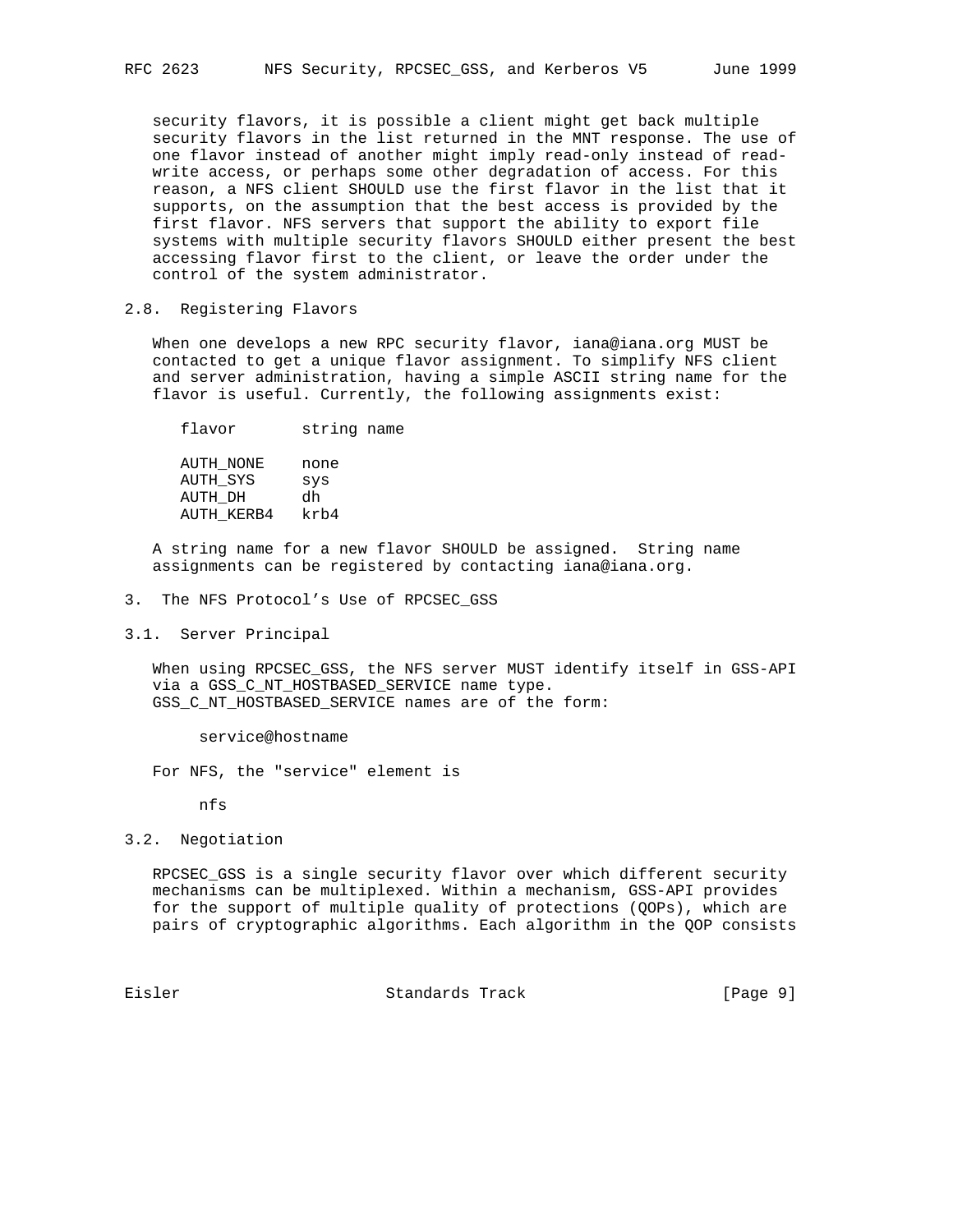of an encryption algorithm for privacy and a checksum algorithm for integrity. RPCSEC\_GSS lets one protect the RPC request/response pair with plain header authentication, message integrity, and message privacy. Thus RPCSEC\_GSS effectively supports M \* Q \* 3 different styles of security, where M is the number of mechanisms supported, Q is the average number of QOPs supported for each mechanism, and 3 enumerates authentication, integrity, and privacy.

 Because RPCSEC\_GSS encodes many styles of security, just adding RPCSEC GSS to the list of flavors returned in MOUNT Version 3's MNT response is not going to be of much use to the NFS client.

 The solution is the creation of a concept called "pseudo flavors." Pseudo flavors are 32 bit integers that are allocated out of the same number space as regular RPC security flavors like AUTH\_NONE, AUTH\_SYS, AUTH\_DH, AUTH\_KERB4, and RPCSEC\_GSS. The idea is that each pseudo flavor will map to a specific triple of security mechanism, quality of protection, and service. The service will be one of authentication, integrity, and privacy. Note that integrity includes authentication, and privacy includes integrity. RPCSEC\_GSS uses constants named rpc\_gss\_svc\_none, rpc\_gss\_svc\_integrity, and rpc\_gss\_svc\_privacy, for authentication, integrity, and privacy respectively.

 Thus, instead of returning RPCSEC\_GSS, a MOUNT Version 3 server will instead return one or more pseudo flavors if the NFS server supports RPCSEC\_GSS and if the file system has been exported with one or more <mechanism, QOP, service> triples. See section 4, "The NFS Protocol over Kerberos V5" for an example of pseudo flavor to triple mapping.

## 3.3. Changing RPCSEC\_GSS Parameters

 Once an RPCSEC\_GSS session or context has been set up (via the RPCSEC\_GSS\_INIT and RPCSEC\_GSS\_CONTINUE\_INIT control procedures of RPCSEC\_GSS), the NFS server MAY lock the <mechanism, QOP, service> triple for the duration of the session. While RPCSEC\_GSS allows for the use of different QOPs and services on each message, it would be expensive for the NFS server to re-consult its table of exported file systems to see if the triple was allowed. Moreover, by the time the NFS server's dispatch routine was reached, the typical RPC subsystem would already have performed the appropriate GSS-API operation, GSS\_VerifyMIC() or GSS\_Unwrap(), if the respective integrity or privacy services were selected. If the file system being accessed were not exported with integrity or privacy, or with the particular QOP used to perform the integrity or privacy service, then it would be possible to execute a denial of service attack, whereby the objective of the caller is to deny CPU service to legitimate users of the NFS server's machine processors.

Eisler Standards Track [Page 10]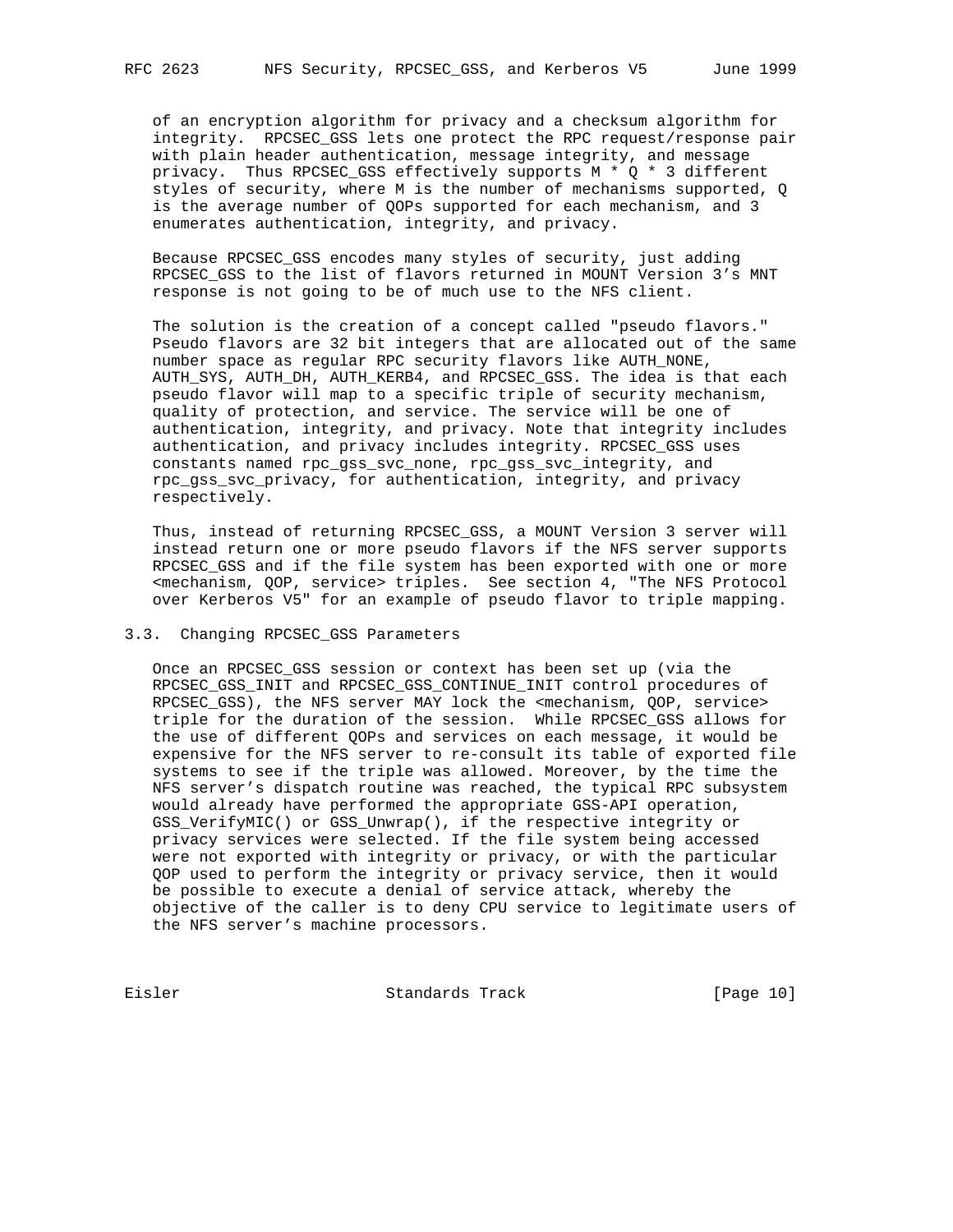Thus, in general, clients SHOULD NOT assume that they will be permitted to alter the <mechanism, QOP, service> triple once the data exchange phase of RPCSEC\_GSS has started.

3.4. Registering Pseudo Flavors and Mappings

 Pseudo flavor numbers MUST be registered via same method as regular RPC security flavor numbers via iana@iana.org.

 Once the pseudo flavor number has been assigned, registrants SHOULD register the mapping with iana@iana.org. The mapping registration MUST contain:

- the pseudo flavor number, an ASCII string name for the flavor (for example "none" has been assigned for AUTH\_NONE), and
- the <mechanism, algorithm(s), service> triple. As per the GSS- API specification, the mechanism MUST be identified with a unique ISO object identifier (OID). The reason why the second component of the triple is not necessarily a QOP value is that GSS-API allows mechanisms much latitude in the mapping of the algorithm used in the default quality of protection (See subsection 4.1, "Issues with Kerberos V5 QOPs," for a detailed discussion). With some mechanisms, the second component of the triple will be a QOP. Internally, on the NFS implementation, it is expected that the triple would use a QOP for the second component.

The mapping registration SHOULD also contain:

- A reference to an RFC describing how the NFS protocol works over the pseudo flavor(s), including the pseudo flavor number(s), string name(s) for the flavor(s), and any other issues, including how the registrant is interpreting the GSS-API mechanism.
- A reference to the GSS-API mechanism used.

 An example of a complete registration is provided in subsection 4.2, "The NFS Protocol over Kerberos V5 Pseudo Flavor Registration Entry."

4. The NFS Protocol over Kerberos V5

 The NFS protocol uses Kerberos V5 security using the RPCSEC\_GSS security flavor. The GSS-API security mechanism for Kerberos V5 that the NFS/RPCSEC\_GSS protocol stack uses is described in the Kerberos V5 GSS-API description [RFC1964].

Eisler Standards Track [Page 11]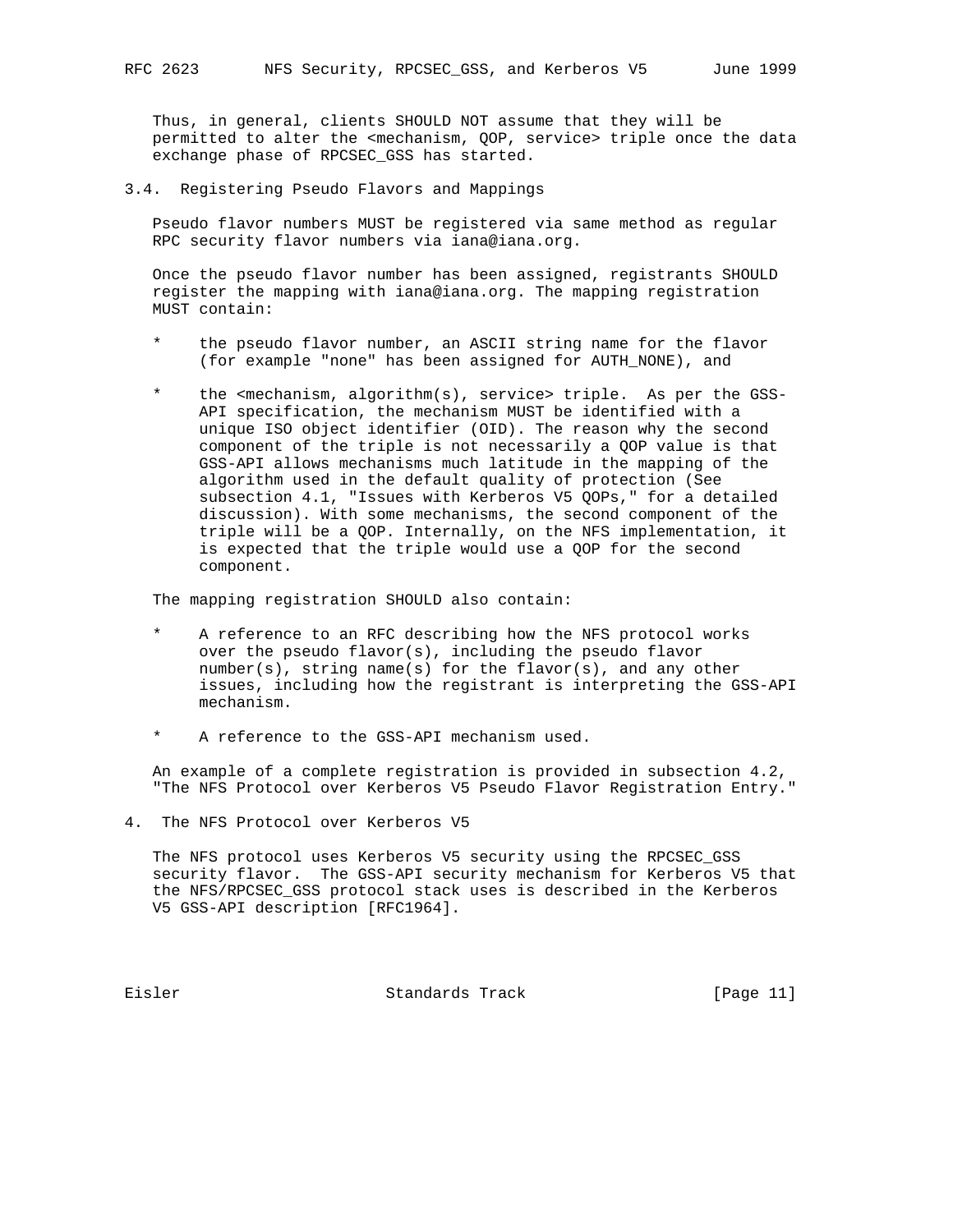#### 4.1. Issues with Kerberos V5 QOPs

 The Kerberos V5 GSS-API description defines three algorithms for integrity:

- \* DES MAC MD5
- \* MD2.5
- \* DES-MAC

 RFC 1964 states that MD2.5 "may be significantly weaker than DES MAC MD5." RFC 1964 also states that DES-MAC "may not be present in all implementations."

 Thus the description of operation of NFS clients and servers over Kerberos V5 is limited to the DES MAC MD5 integrity algorithm.

 NFS clients and servers operating over Kerberos V5 MUST support the DES MAC MD5 integrity algorithm. RFC 1964 lists a single algorithm for privacy: 56 bit DES. NFS clients and servers SHOULD support the 56 bit DES privacy algorithm.

 GSS-API has the concept of a default QOP of zero which means different integrity and privacy algorithms to different GSS-API mechanisms. In Kerberos V5, the default QOP of zero means to use the 56 bit DES algorithm (when doing a GSS\_Wrap() operation with the conf\_req\_flag set to 1).

 For Kerberos V5, the default QOP of zero means different integrity algorithms to different implementations of Kerberos V5. Furthermore, during the processing of a token in GSS\_Unwrap(), and GSS\_VerifyMIC(), at least one reference implementation of the Kerberos V5 GSS-API mechanism [MIT], always returns a QOP of zero, regardless of integrity algorithm encoded in the token. For such implementations, it means that the caller of GSS\_Unwrap() and GSS\_VerifyMIC() cannot know the actual integrity algorithm used. Given that each integrity algorithm has a different degree of security, this situation may not be acceptable to the user of GSS- API. An implementation of Kerberos V5 under GSS-API for use under NFS MUST NOT do this.

 For the purposes of NFS, as a simplification, some Kerberos V5 GSS- API mechanisms MAY map QOP 0 to always mean DES MAC MD5 integrity, and when using GSS\_VerifyMIC() and GSS\_Unwrap(), always map the DES MAC MD5 integrity that is specified to QOP 0.

Eisler Standards Track [Page 12]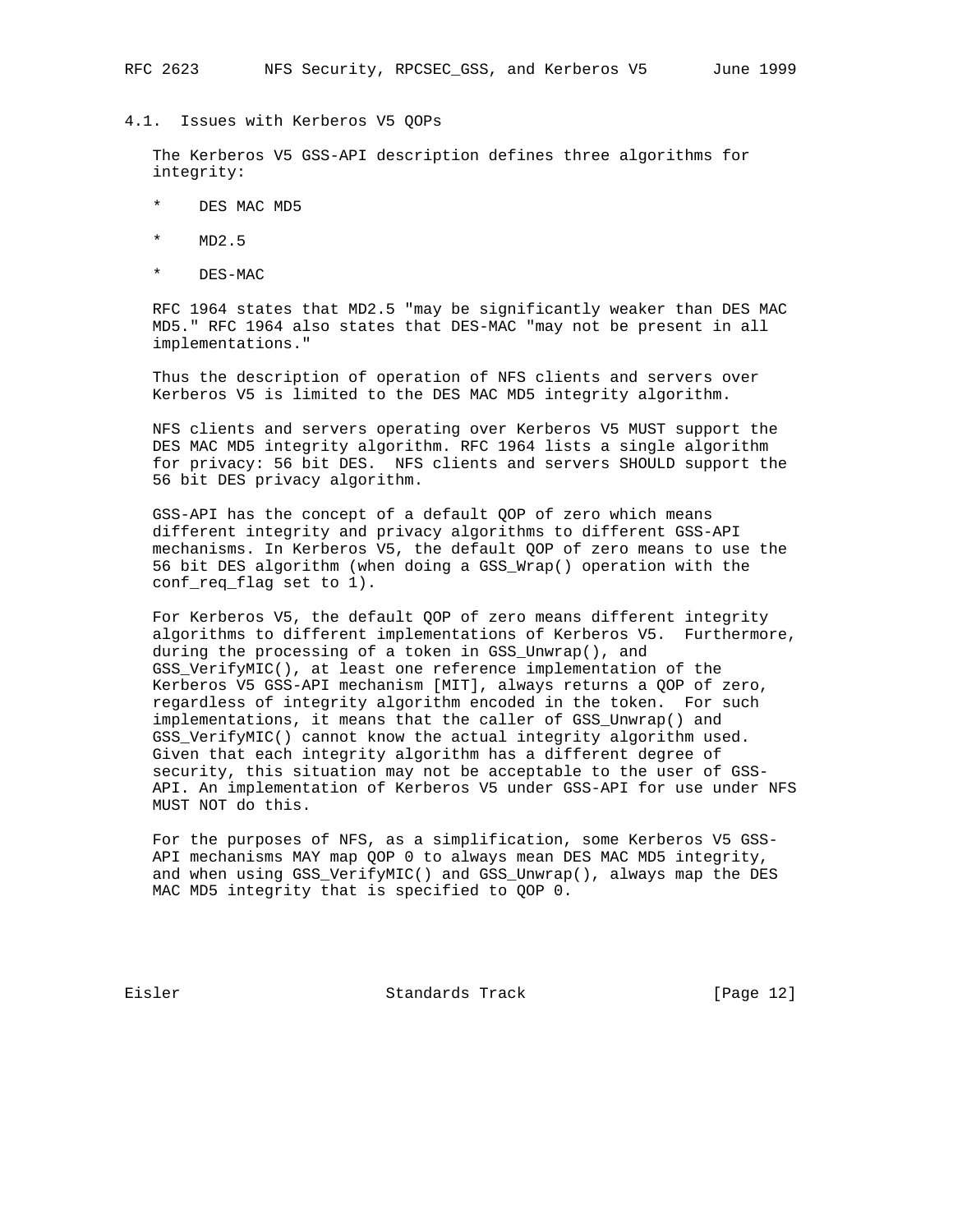4.2. The NFS Protocol over Kerberos V5 Pseudo Flavor Registration Entry Here are the pseudo flavor mappings for the NFS protocol using Kerberos V5 security: columns: 1 == number of pseudo flavor 2 == name of pseudo flavor 3 == mechanism's OID  $4 == mechanism's algorithm(s)$  5 == RPCSEC\_GSS service  $1$  2 3 4 5 ----------------------------------------------------------------------- 390003 krb5 1.2.840.113554.1.2.2 DES MAC MD5 rpc\_gss\_svc\_none 390004 krb5i 1.2.840.113554.1.2.2 DES MAC MD5 rpc\_gss\_svc\_integrity 390005 krb5p 1.2.840.113554.1.2.2 DES MAC MD5 rpc\_gss\_svc\_privacy for integrity, and 56 bit DES for privacy. An implementation of NFS over RPCSEC\_GSS/GSS-API/Kerberos V5 that maps the default QOP to DES MAC MD5 (and vice versa), would implement a mapping of: columns: 1 == number of pseudo flavor 2 == name of pseudo flavor 3 == mechanism's OID  $4 == QOP$  5 == RPCSEC\_GSS service 1 2 3 4 5 ----------------------------------------------------------- 390003 krb5 1.2.840.113554.1.2.2 0 rpc\_gss\_svc\_none 390004 krb5i 1.2.840.113554.1.2.2 0 rpc\_gss\_svc\_integrity 390005 krb5p 1.2.840.113554.1.2.2 0 rpc\_gss\_svc\_privacy The reference for the GSS-API mechanism with the above OID is [RFC1964].

 The reference for how the NFS protocol MUST work over Kerberos V5 is this document.

Eisler Standards Track [Page 13]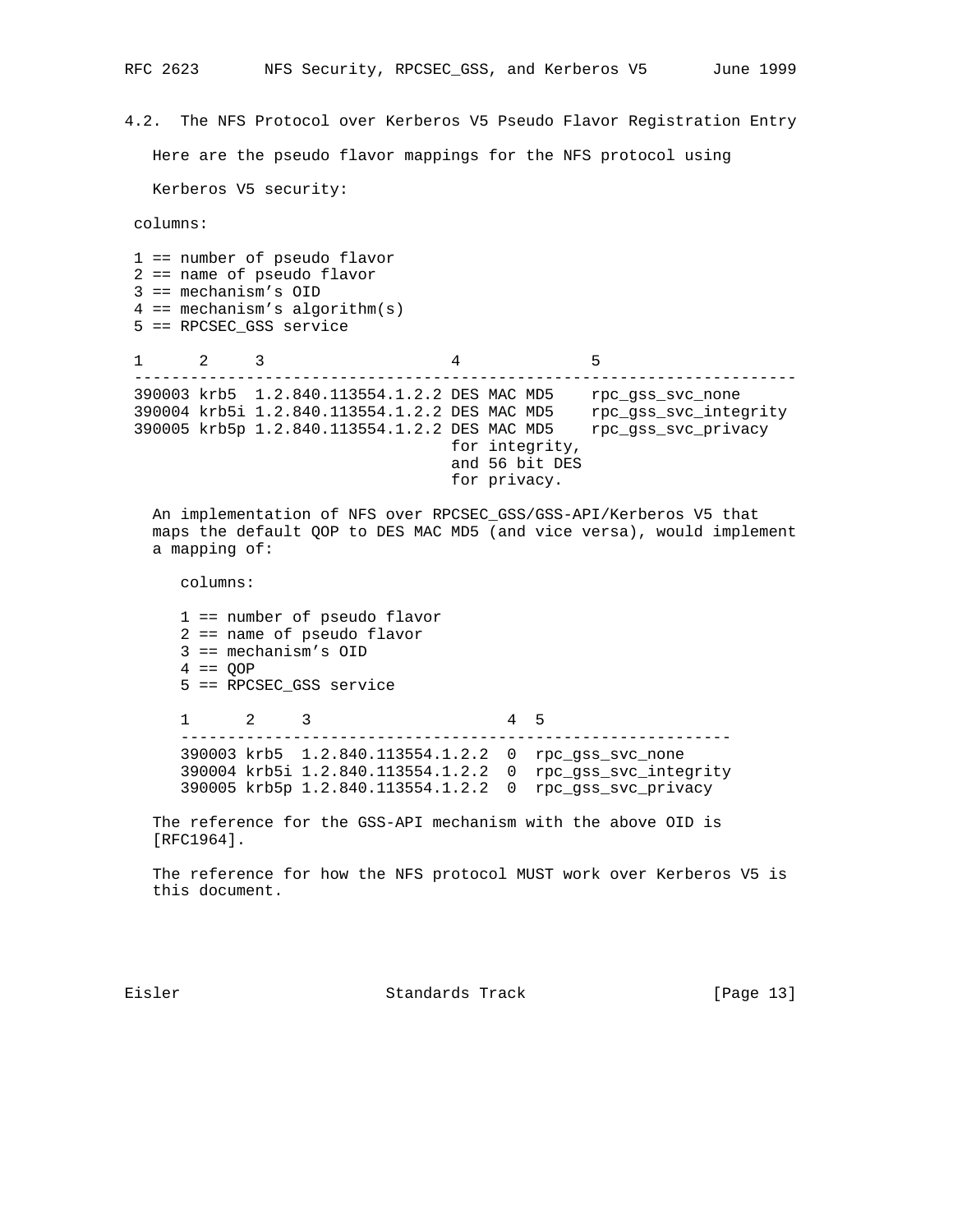### 5. Security Considerations

 Version 3 of the MOUNT protocol is used to negotiate the security flavor to be used by the NFS Version 3 client. If the NFS client uses a weak security flavor like AUTH\_SYS to query a Version 3 MOUNT server, then the following attacks are possible by an attacker in the middle:

- \* The attacker in the middle can coax the NFS client into using a weaker form of security than what the real NFS server requires. However, once the NFS client selects a security flavor when it sends a request to real NFS server, if the flavor is unacceptable, the NFS client's NFS request will be rejected. So at worst, a denial of service attack is possible. In theory, the NFS client could contact the MOUNT server using a stronger security flavor, but this would require that the client know in advance what security flavors the MOUNT server supports.
- If the client and server support a common set of security flavors, such that the client considers one preferable to the other (for example, one might have privacy and other not), unless the client uses a strong security flavor in the MOUNT protocol query, an attacker in the middle could cause the client to use the weaker form of security. Again, a client could contact the MOUNT server using a stronger form of security.
- 6. IANA Considerations [RFC2434]

 This memorandum describes how NFS Version 2 and Version 3 work over RPC's RPCSEC\_GSS security flavor. This memorandum requires that triples of { GSS-API mechanism OID, GSS-API mechanism algorithm, RPCSEC\_GSS security service } be mapped to a unique RPC security flavor number, which is a pseudo flavor that does not appear in an RPC protocol header. This memorandum also encourages that an ASCII string name be registered with the triple.

 Thus there are five different kinds of objects to consider guidelines for.

#### 6.1. Pseudo Flavor Number

 The considerations of assignment, allocation, and delegation of pseudo flavor numbers are no different than that the considerations for RPC security flavors, as both are assigned from the same number space. IANA is already responsible for the assigned of RPC security flavors, and because this memorandum does not specify the RPC protocol [RFC1831], it is beyond the scope of this memorandum to guide IANA in the assignment of flavor numbers.

Eisler Standards Track [Page 14]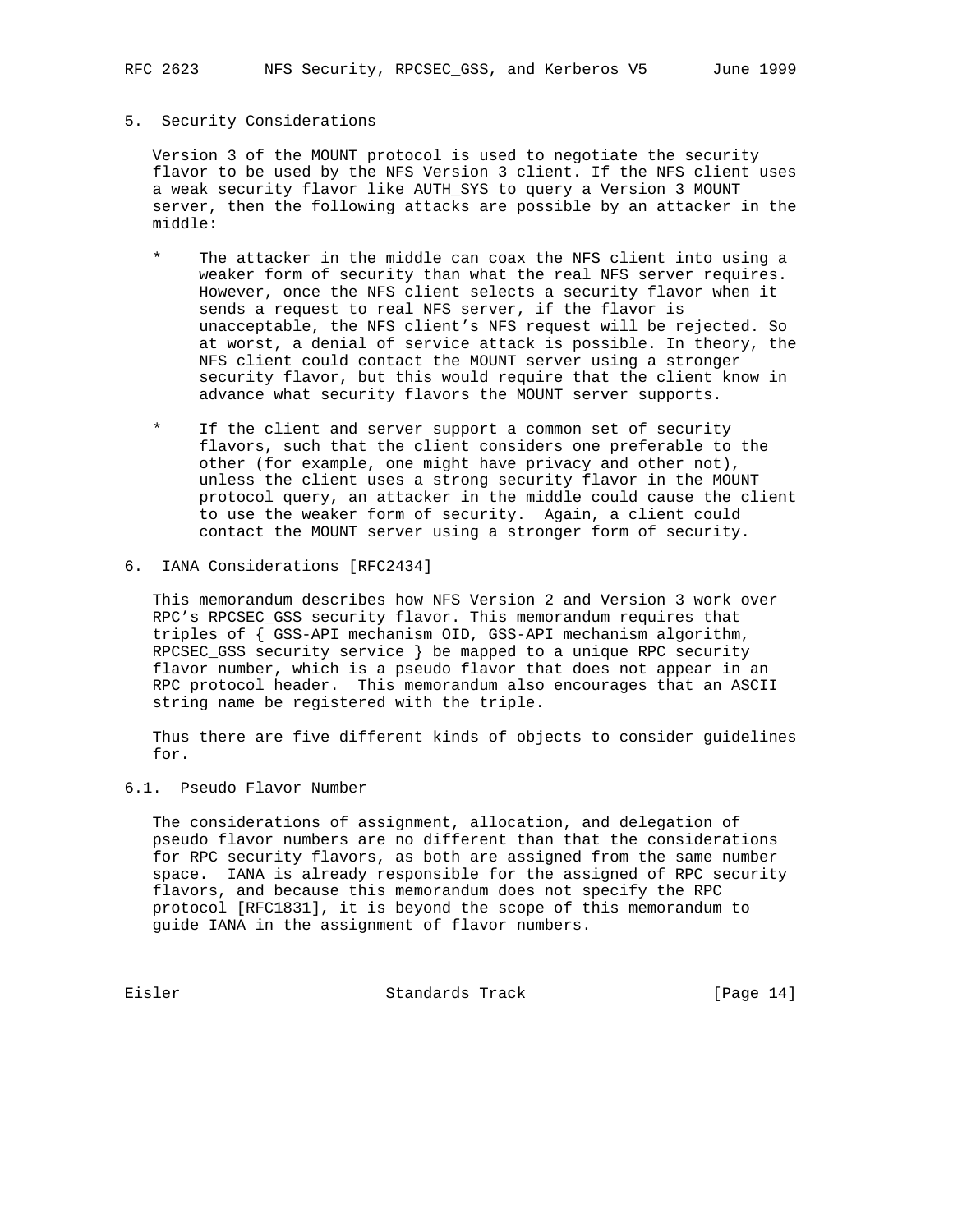## 6.2. String Name of Pseudo Flavor

 This memorandum introduces the concept of a string name to be associated with the RPC pseudo flavor number, and so it is within the scope of this memorandum to provide guidance to IANA.

## 6.2.1. Name Space Size

 There are no limits placed on the length of the unique string name by this memorandum, so the size of the name space is infinite. However, IANA may want to prevent the hoarding or reservation of names. The simplest way to do this is by requiring the registrant to provide the GSS-API mechanism OID, GSS-API quality of protection, the RPCSEC\_GSS security service, and flavor number, with the request for a flavor name. If the registrant does not have a flavor number, then guidelines for flavor number assignments will indirectly limit the assignment of flavor names.

## 6.2.2. Delegation

 The simplest way to handle delegation is to delegate portions of the RPC security flavor number space with the RPC flavor name space. The guidelines for delegation of the flavor name space are thus equivalent to guidelines for delegations of the flavor number space.

## 6.2.3. Outside Review

 Because string names can be trademarks, IANA may want to seek legal counsel to review a proposed pseudo flavor name. Other than that, no outside review is necessary.

## 6.3. GSS-API Mechanism OID

 This memorandum assumes that the mechanism OID associated with the pseudo flavor has already been allocated. OIDs are allocated by the International Standards Organization and the International Telecommunication Union. Both organizations have delegated assignment authority for subsets of the OID number space to other organizations. Presumably, IANA has received authority to assign OIDs to GSS-API mechanisms. Because this memorandum does not specify the GSS-API protocol (see [RFC2078]) it is beyond the scope of this memorandum to guide IANA in the assignment of GSS-API mechanism OIDs.

#### 6.4. GSS-API Mechanism Algorithm Values

 This memorandum assumes that the algorithm value for a given GSS-API mechanism has already been allocated. Algorithm values are controlled by the owner of the GSS-API mechanism, though the owner may delegate

Eisler Chamards Track [Page 15]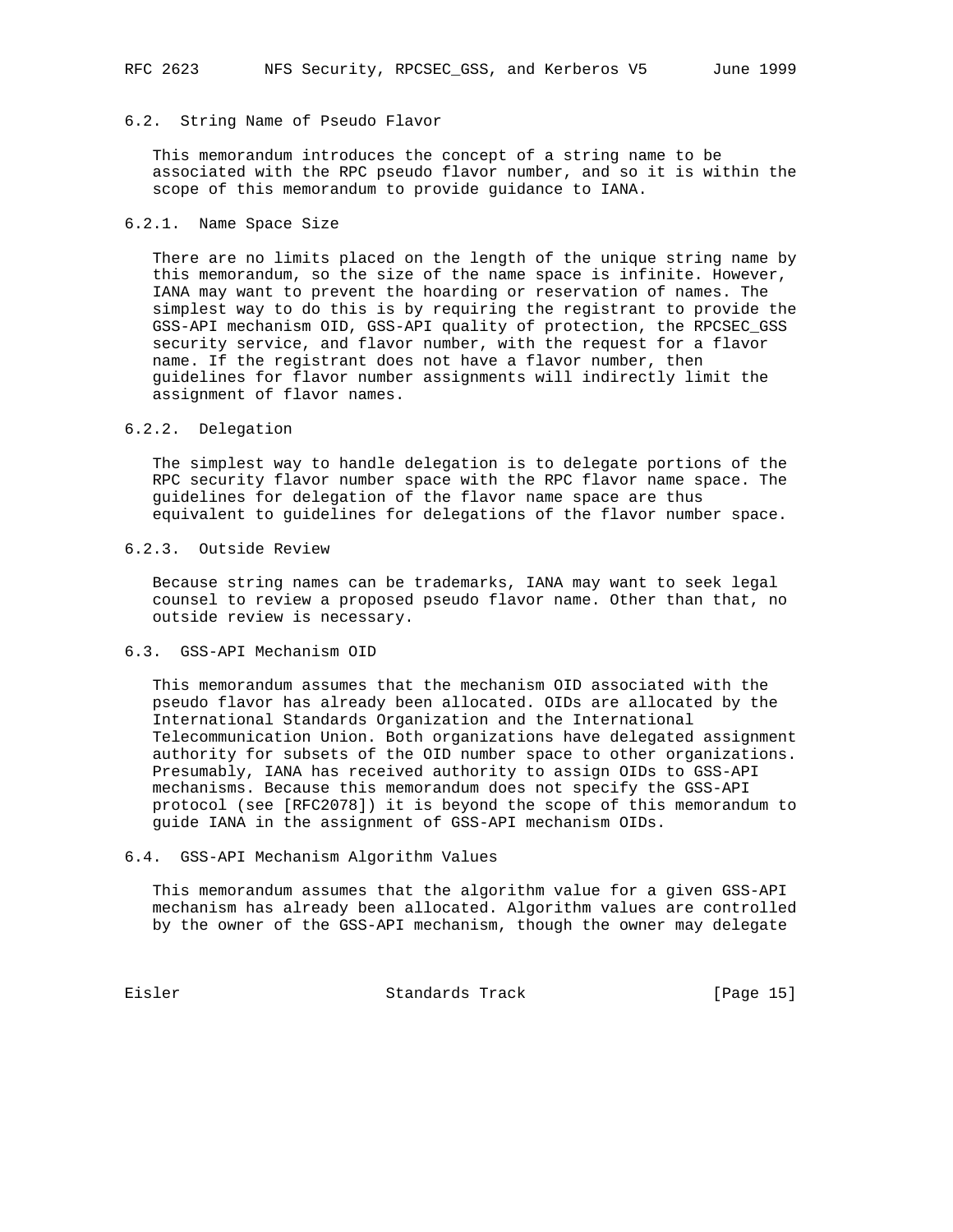assignment of algorithm values to a body such as IANA. Because this memorandum does not specify GSS-API mechanisms, such as [RFC1964], it is beyond the scope of this memorandum to guide IANA in the assignment of a mechanism's algorithm value(s).

### 6.5. RPCSEC\_GSS Security Service

 There are only three security services and they are enumerated and described in [RFC2203]. No guideline to IANA is necessary.

### References

 [RFC1094] Sun Microsystems, Inc., "NFS: Network File System Protocol Specification", RFC 1094, March 1989. http://www.ietf.org/rfc/rfc1094.txt

#### [Sandberg]

- Sandberg, R., Goldberg, D., Kleiman, S., Walsh, D., Lyon, B. (1985). "Design and Implementation of the Sun Network Filesystem," Proceedings of the 1985 Summer USENIX Technical Conference.
- [RFC1813] Callaghan, B., Pawlowski, B. and P. Staubach, "NFS Version 3 Protocol Specification", RFC 1813, June 1995. http://www.ietf.org/rfc/rfc1813.txt
- [RFC1831] Srinivasan, R., "RPC: Remote Procedure Call Protocol Specification Version 2", RFC 1831, August 1995. http://www.ietf.org/rfc/rfc1831.txt
- [RFC1832] Srinivasan, R., "XDR: External Data Representation Standard", RFC 1832, August 1995. http://www.ietf.org/rfc/rfc1832.txt

#### [Pawlowski]

 Pawlowski, B., Juszczak, C., Staubach, P., Smith, C., Lebel, D. and D. Hitz, "NFS Version 3 Design and Implementation", Proceedings of the USENIX Summer 1994 Technical Conference.

- [RFC2203] Eisler, M., Chiu, A. and L. Ling, "RPCSEC\_GSS Protocol Specification", RFC 2203, September 1997. http://www.ietf.org/rfc/rfc2203.txt
- [RFC2078] Linn, J., "Generic Security Service Application Program Interface, Version 2", RFC 2078, January 1997. http://www.ietf.org/rfc/rfc2078.txt

Eisler Standards Track [Page 16]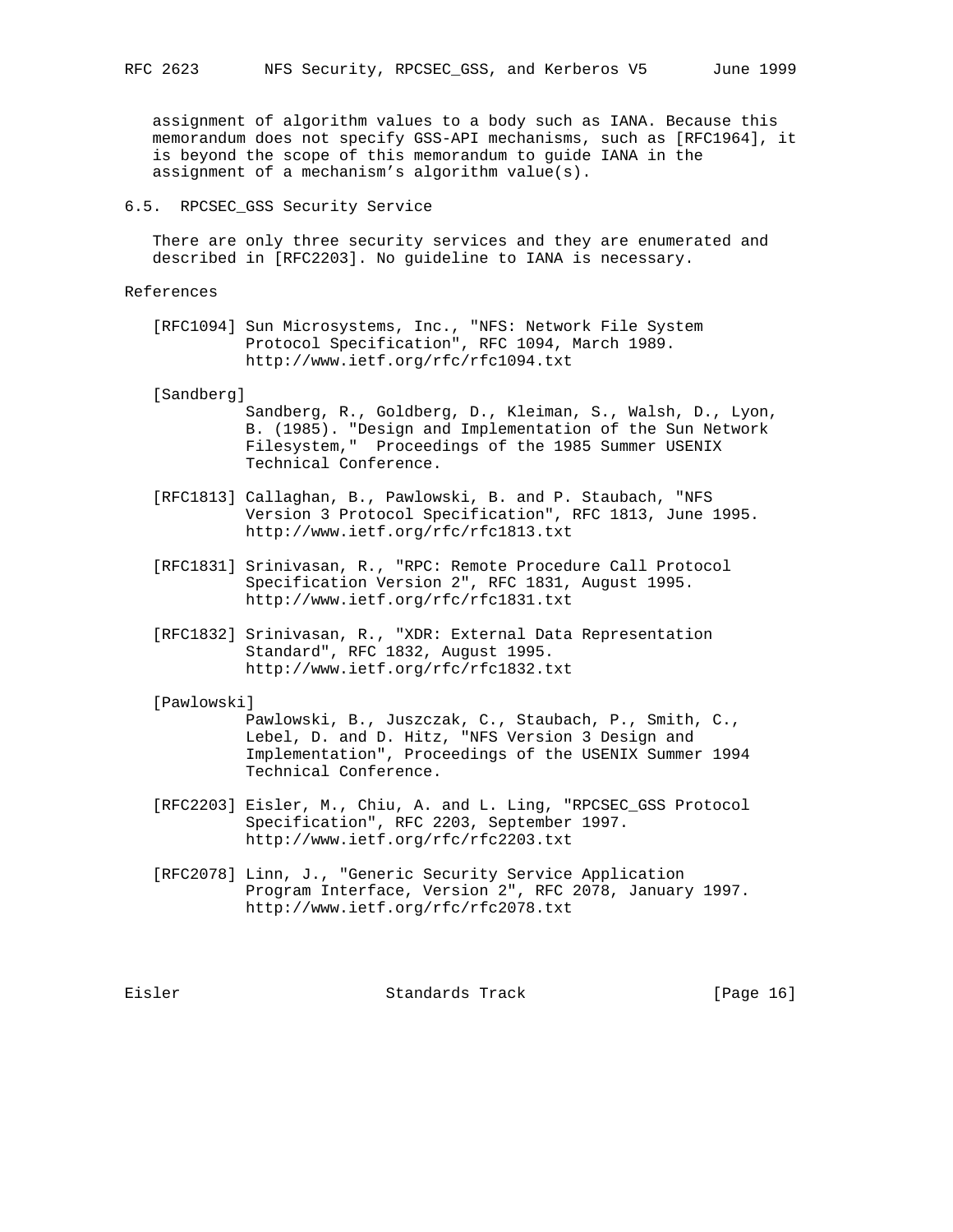- [RFC1057] Sun Microsystems, Inc., "RPC: Remote Procedure Call Protocol Specification Version 2", RFC 1057, June 1988. This RFC is being referenced for its description of the AUTH\_DH (AUTH\_DES) RPC security flavor. http://www.ietf.org/rfc/rfc1057.txt
- [RFC2119] Bradner, S., "Key words for use in RFCs to Indicate Requirement Levels", BCP 14, RFC 2119, March 1997. http://www.ietf.org/rfc/rfc2119.txt
- [Callaghan]

 Callaghan, B., Singh, S. (1993). "The Autofs Automounter," Proceedings of the 1993 Summer USENIX Technical Conference.

- [RFC1964] Linn, J., "The Kerberos Version 5 GSS-API Mechanism", RFC 1964, June 1996. http://www.ietf.org/rfc/rfc1964.txt
- [RFC2054] Callaghan, B., "WebNFS Client Specification", RFC 2054, October 1996. http://www.ietf.org/rfc/rfc2054.txt
- [RFC2434] Narten, T. and H. Alvestrand, "Guidelines for Writing an IANA Considerations Section in RFCs", BCP 26, RFC 2434, October 1998. http://www.ietf.org/rfc/rfc2434.txt
- [MIT] Massachusetts Institute of Technology (1998). "Kerberos: The Network Authentication Protocol." The Web site for downloading MIT's implementation of Kerberos V5, including implementations of RFC 1510 and RFC 1964. http://web.mit.edu/kerberos/www/index.html

## Acknowledgments

The author thanks:

- Brent Callaghan, John Hawkinson, Jack Kabat, Lin Ling, Steve Nahm, Joyce Reynolds, and David Robinson for their review comments.
- John Linn, for his explanation of QOP handling in RFC 1964.

Eisler Standards Track [Page 17]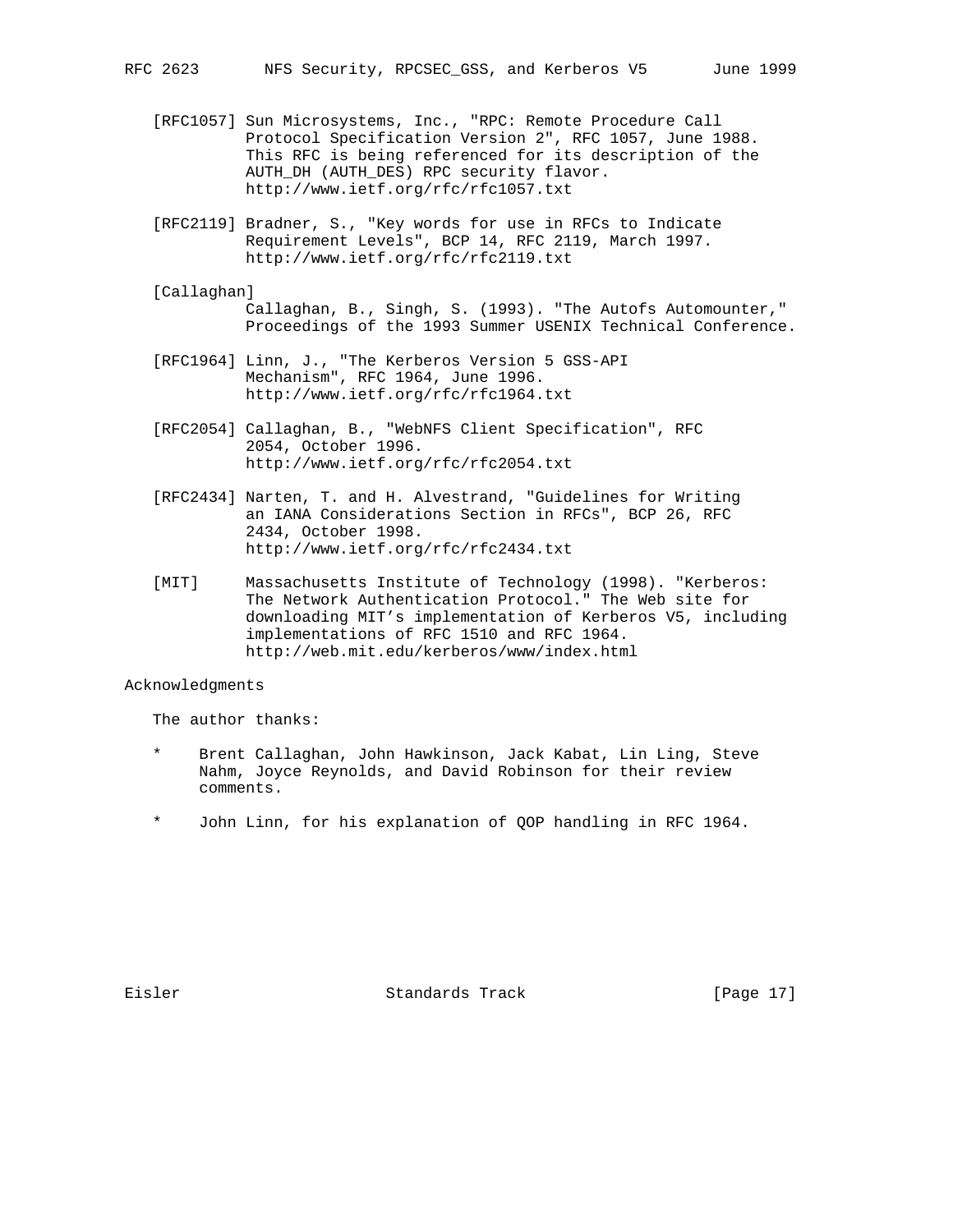Author's Address

Address comments related to this memorandum to:

nfsv4-wg@sunroof.eng.sun.com

 Mike Eisler Sun Microsystems, Inc. 5565 Wilson Road Colorado Springs, CO 80919

 Phone: 1-719-599-9026 EMail: mre@eng.sun.com

Eisler Standards Track [Page 18]